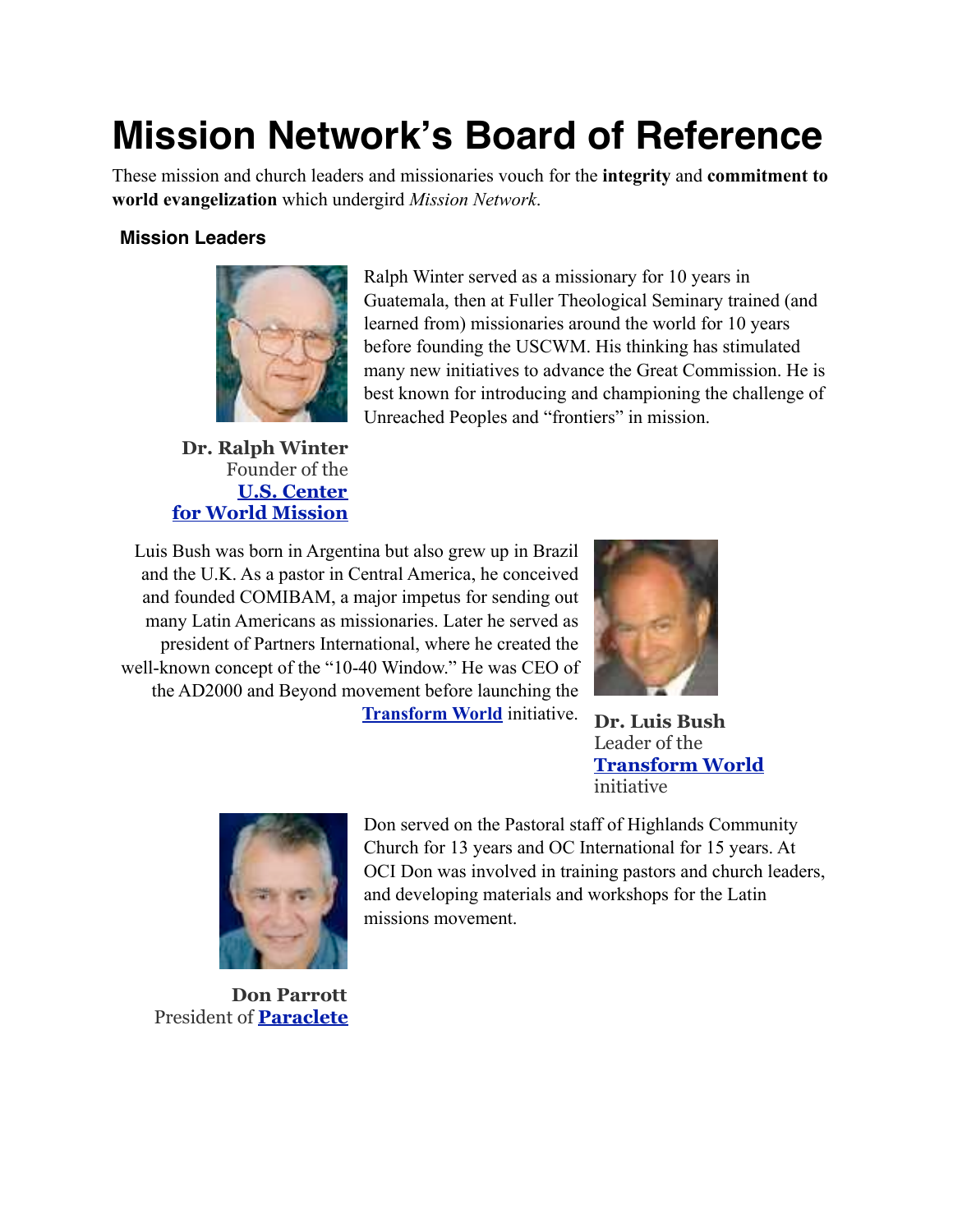Bob was a Presbyterian pastor before joining the **[U.S.](http://www.uscwm.org/)  [Center for World Mission](http://www.uscwm.org/)** and working closely with Dr. Ralph Winter for four years. In 1991 he led a Frontiers team to Iraq. He is also Director of the Presbyterian Order for World Evangelization.



**Bob Blincoe** U.S. Director of **[Frontiers](http://frontiers.org/)**



Dr. Olson has had a life time of Christian service as a pastor, professor of Church History and Missions at **[Bethel](http://seminary.bethel.edu/)  [Theological Seminary](http://seminary.bethel.edu/)**, secretary of the **[Board of World](http://www.bgcworld.org/)  [Missions of the Baptist General Conference](http://www.bgcworld.org/)**, and president of **[William Carey International University](http://wciu.edu/)**.

**Virgil Olson**  former President of **[WCIU](http://wciu.edu/)**

Dan has served with **[Campus Crusade for Christ](http://www.ccci.org/)**, the **[U.S.](http://www.uscwm.org/)  [Center for World Mission](http://www.uscwm.org/)**and the **[AD2000 Movement](http://www.ad2000.org/)**. **[Joshua Project](http://www.joshuaproject.net/)**exists to highlight the people groups of the world that have the least Christian presence in their midst and to encourage pioneer church-planting movements among every ethnic people group.



**Dan Scribner**  Director of the **[Joshua Project](http://www.joshuaproject.net/)**



Greg was part of the first extension class of the **[Perspectives](http://www.perspectives.org/)** course. He was one of four students from that class that formed a team in Libya operating under **[Campus Crusade](http://www.ccci.org/)  [for Christ](http://www.ccci.org/)** and **[Arab World Ministries](http://www.gospelcom.net/awm)**. Greg was in Libya from 1980 to 1981. From 1982 to 2006 he was president of **[Caleb Project](http://www.calebproject.org/)**.

**Greg Fritz** former President of **[Caleb](http://www.calebproject.org/)  [Project](http://www.calebproject.org/)**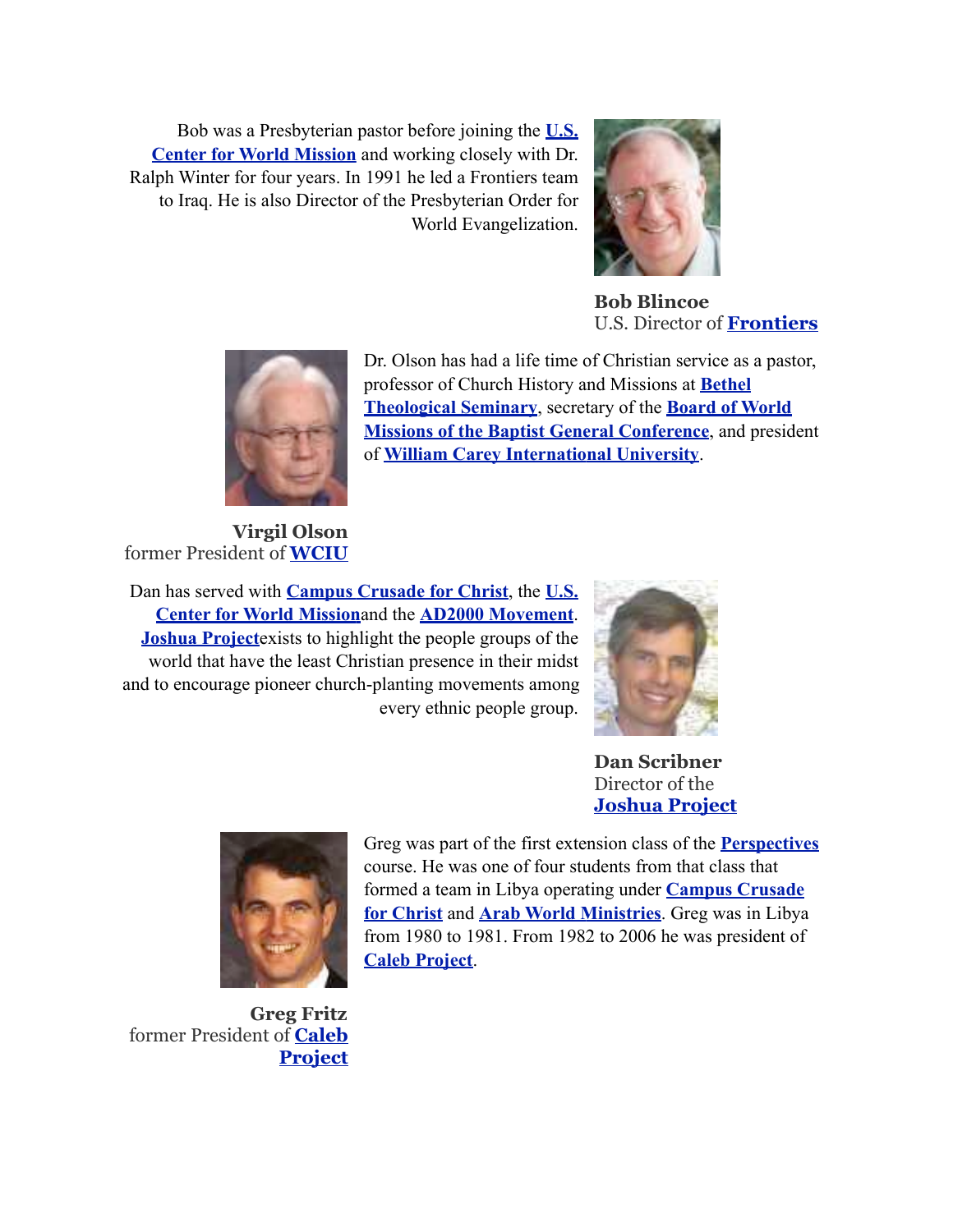After a 24-year Navy career, Jim served on staff with the **[Navigators](http://home.navigators.org/us)** for 27 years in many capacities, including deputy president and chairman of the board of directors.



**Jim Downing** Retired Chairman of the Board of the **[Navigators](http://home.navigators.org/us)**



Greg has served since 1980 with the **[U.S. Center for World](http://uscwm.org/)  [Mission](http://uscwm.org/)**. He has also served on the board of the two major associations of mission agencies, the **[International Foreign](http://www.ifmamissions.org/)  [Mission Association](http://www.ifmamissions.org/)** (IFMA) and the **[Evangelical Fellowship](http://community.gospelcom.net/Brix?pageID=7115)  [of Mission Agencies](http://community.gospelcom.net/Brix?pageID=7115)** (EFMA), as well as on the board of the **[Adopt-A-People Clearinghouse](http://www.adoptapeople.com/)**.

Greg Parsons General Director, **[U.S. Center](http://uscwm.org/) [for World Mission](http://uscwm.org/)**

Kent served as a pastor for 21 years before starting this ministry to provide equipment to Christian mission efforts as inexpensively as possible by networking with mission agencies, churches, Christian business people, and other equipping ministries.



**Kent Biller** Chief Spiritual Officer of **[Missions Equipping](http://www.missionsequip.org/)  [Mobilization](http://www.missionsequip.org/)**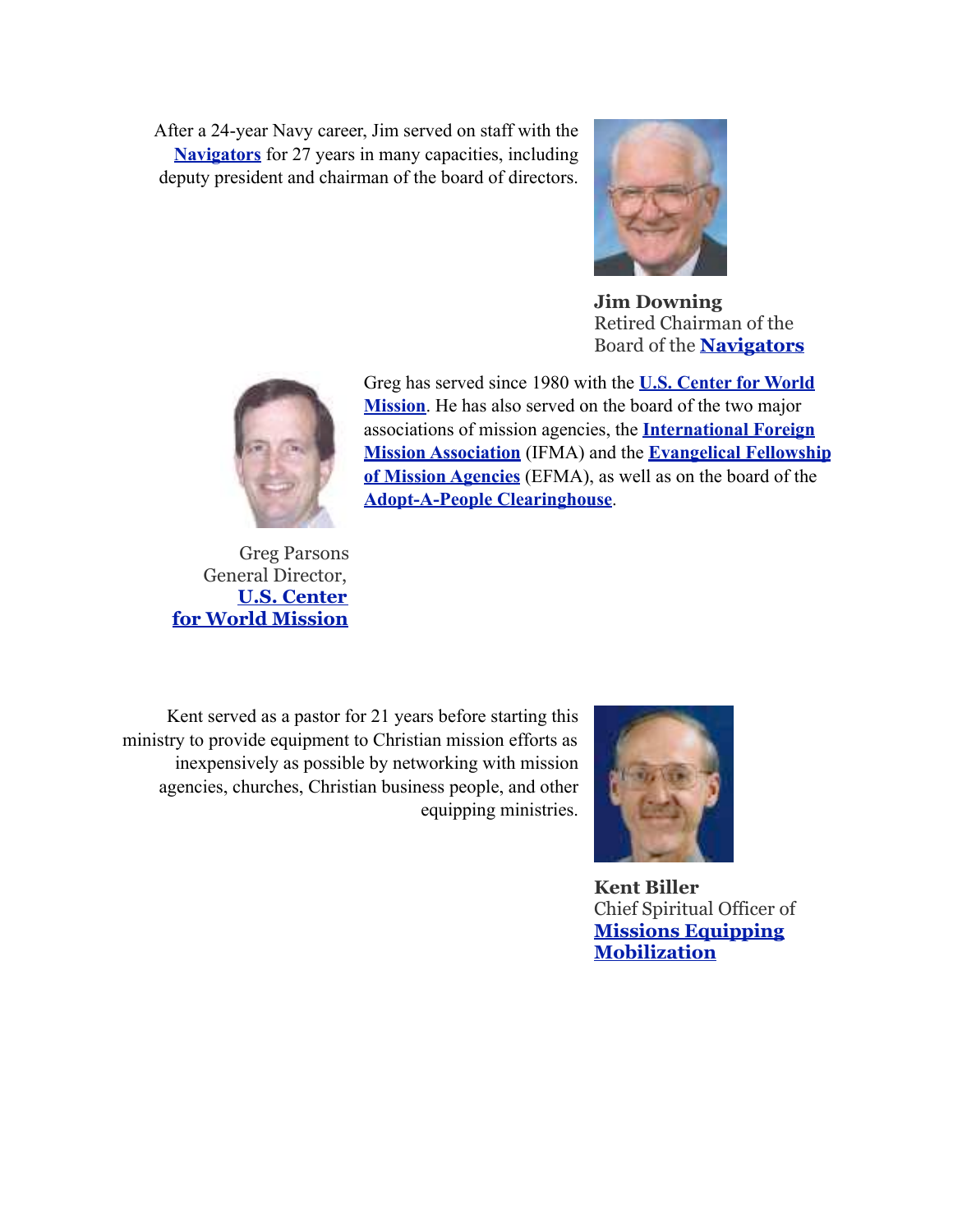

Bob has served the Southeast United States since 1988 and has seen over 8,000 take the **[Perspectives on the World](http://www.perspectives.org/)  [Christian Movement](http://www.perspectives.org/)** classes. He is also a co-editor of the book, *African American Experience in World Mission: A Call Beyond Community*.

### **Bob Stevens** SE Regional Director for the **[U.S. Center](http://uscwm.org/) [for World Mission](http://uscwm.org/)**

Jay supervises a dozen mission reps in the south central and southeastern U.S., recruits new mission reps, and mentors people who have shown an interest in being a missionary. He is also an Area Rep for the **[U.S. Center for World Mission](http://www.uscwm.org/)**, distributing mission literature and promoting the **[Perspectives](http://www.perspectives.org/)** course.



**Jay Anderson** Regional Coordinator for the **[Mission Society for](http://www.msum.org/)  [United Methodists](http://www.msum.org/)**



David and Erma have been partners in Christian ministry since 1977. They formed New Life Counselors, Inc in 1978, and have led many House Church fellowships over the years. They then realized that God's plan to evangelize the whole world is a priority that most of the Church has greatly neglected, and the Lord called them to be missions mobilizers. They started the **[Christian Missions Resource Center](http://www.christianmissionstoday.org/)** with the hope that Christians in other cities will do the same.

**David Hunt** Founder of the Orlando **[Christian Missions](http://www.christianmissionstoday.org/)  [Resource Center](http://www.christianmissionstoday.org/)**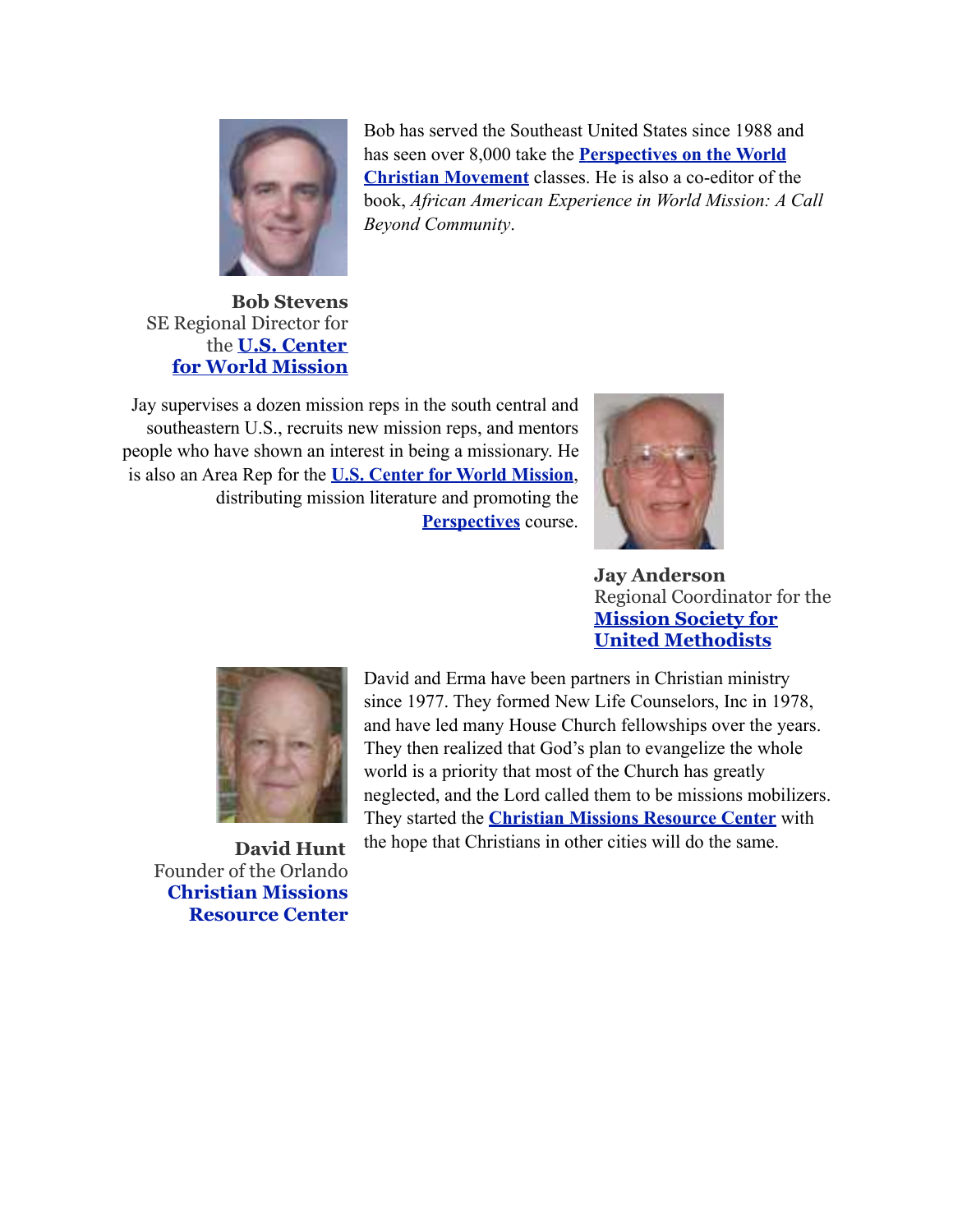Dave teaches in over 20 **[Perspectives](http://www.perspectives.org/)** classes each year to over 500 students. He now has responsibility for this program, which involves 5,000+ students each year in more than 120 classes, and for strengthening the network of regional coordinators. He appreciates being part of the missions community of the **[U.S. Center for World Mission](http://uscwm.org/)**, where his worldview has been stretched and his understanding of God and His purpose enhanced.



 **David Flynn** National Director for the **[Perspectives Study](http://www.perspectives.org/)  [Program](http://www.perspectives.org/)**

#### **Not Pictured**

**Dr. David Hesselgrave** Professor Emeritus of **[Trinity Evangelical](http://www.tiu.edu/divinity)  [Divinity School](http://www.tiu.edu/divinity)**

Dr. Hesselgrave served in Japan from 1950 to 1962 with the **[International Mission](http://efca.org/international/index.html)** of the **[Evangelical Free Church of](http://efca.org/)  [America](http://efca.org/)**. He then served as professor of mission at **[Trinity](http://www.tiu.edu/divinity)  [Evangelical Divinity School](http://www.tiu.edu/divinity)** from 1965-1991. He is the author of more than 20 books, including the soon to be released "Ten Turning Points in World Mission: Biblical Missiology for the 21st Century."

As Field Director for MCI Dr. Reddix leads a group of **Jerry Reddix, Psy.D.**  mental health professions who are committed to providing spiritual and psychological care to those who work among unreached peoples. MCI associates provide care on the field usually at no cost to the worker. Since leaving private practice as an MFCC in 1995 Dr. Reddix has provided on site clinical care, as well as teaching, coaching and debriefing for cross cultural workers. He is involved in candidate screening and training as well as teaching member care skills to pastors, counselors and psychologists.

Field Director, **Missionary Care International**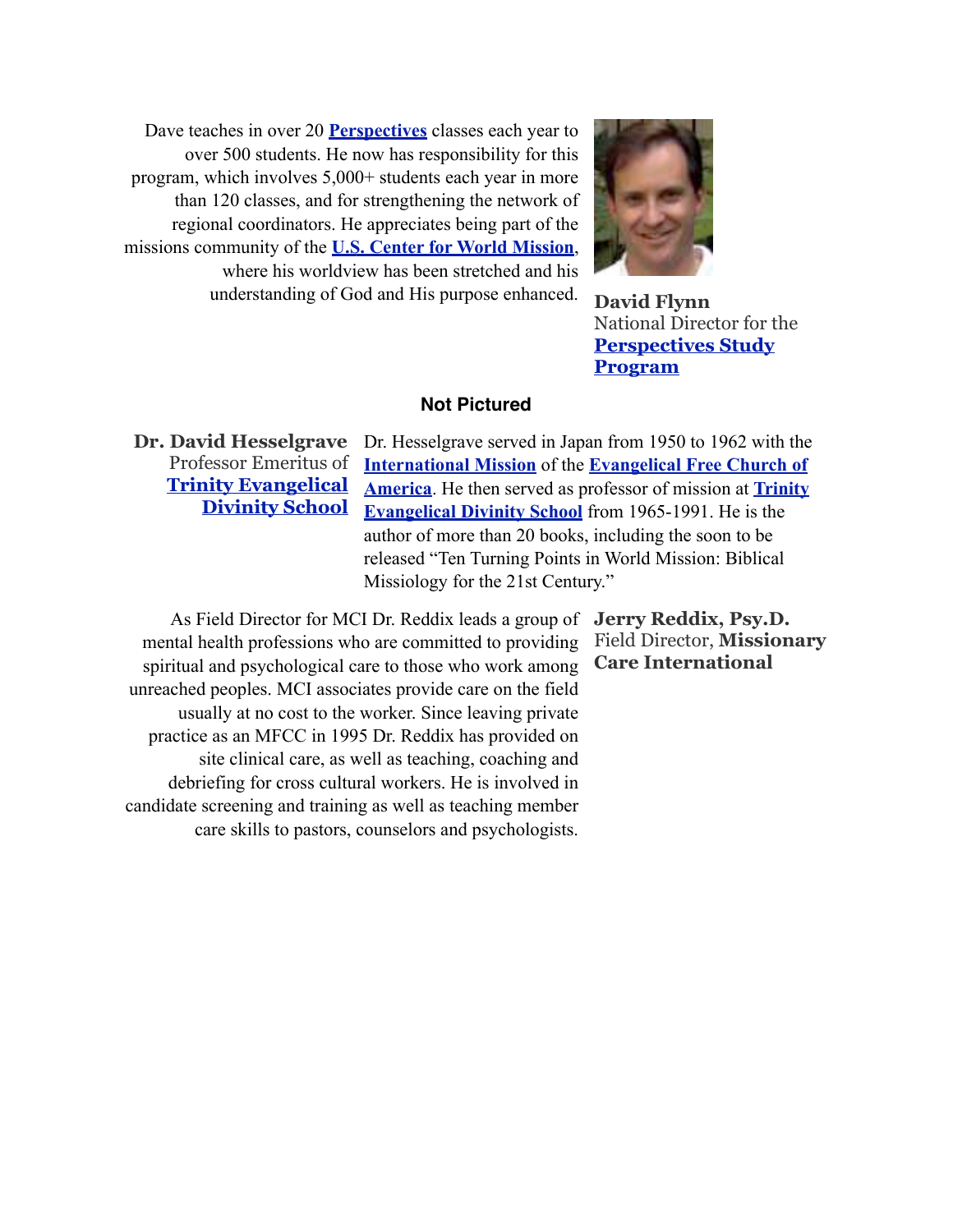#### **Church Leaders**



 **[Richard Swenson, M.D.](http://richardswenson.org/)** physician, futurist, author, and educator

Dr. Swenson is the author of **[Margin](http://www.amazon.com/exec/obidos/ASIN/0891098887/qid=1103588604/sr=2-1/ref=pd_ka_b_2_1/103-9497875-8231024)**, **[The Overload](http://www.amazon.com/exec/obidos/ASIN/1576831310/qid=1103588604/sr=2-2/ref=pd_ka_b_2_2/103-9497875-8231024)  [Syndrome](http://www.amazon.com/exec/obidos/ASIN/1576831310/qid=1103588604/sr=2-2/ref=pd_ka_b_2_2/103-9497875-8231024)**, and **[A Minute of Margin](http://www.amazon.com/exec/obidos/tg/detail/-/1576830683/qid=1103588604/sr=1-7/ref=sr_1_7/103-9497875-8231024?v=glance&s=books)**. Following five years of private practice, Dr. Swenson taught for 15 years in the **University of Wisconsin Medical School-Department of Family Medicine**. As a physician, his current focus is cultural medicine, researching the intersection of health and culture. As a futurist, his emphasis is fourfold: the future of the world, society, faith, and healthcare.

Lou has been a pastor since 1984, and has been interceding for revival for more than 20 years. On September 2, 2000, Lou spearheaded **The Call**, a massive gathering of youth on the Mall in Washington, DC. Lou serves on a team of pastors at **[Harvest Rock Church](http://www.harvestrockchurch.org/)** in Pasadena, California, where he founded a 24-hour **House of Prayer**. Lou is also a member of the Apostolic Team for **[Harvest International](http://www.him.org/)  [Ministries](http://www.him.org/)**. He is director of **[Elijah Revolution](http://www.elijahrevolution.com/er2/index.php)**. His most recent focus is **[The Cause USA](http://www.thecauseusa.com/)** and the **Justice House of Prayer**. Lou is married to Theres and has seven wonderful children.



**Rev. Lou Engle** Leader of **[The Cause USA](http://www.thecauseusa.com/)**



**Dr. Duane Christensen** President of **[BIBAL Corporation](http://www.bibal.net/)**

Duane taught Old Testament for 15 years in the **[Graduate](http://www.gtu.edu/)  [Theological Union](http://www.gtu.edu/)** and has served as a pastor in Massachusetts and California. He is the author of the **Word Biblical Commentary on Deuteronomy** and the curriculum of the**BIBAL Study Program**, which includes a program for learning the Hebrew language in distance education using the inductive method. He and his wife Martha coordinate **Prison Link Educational Ministries**.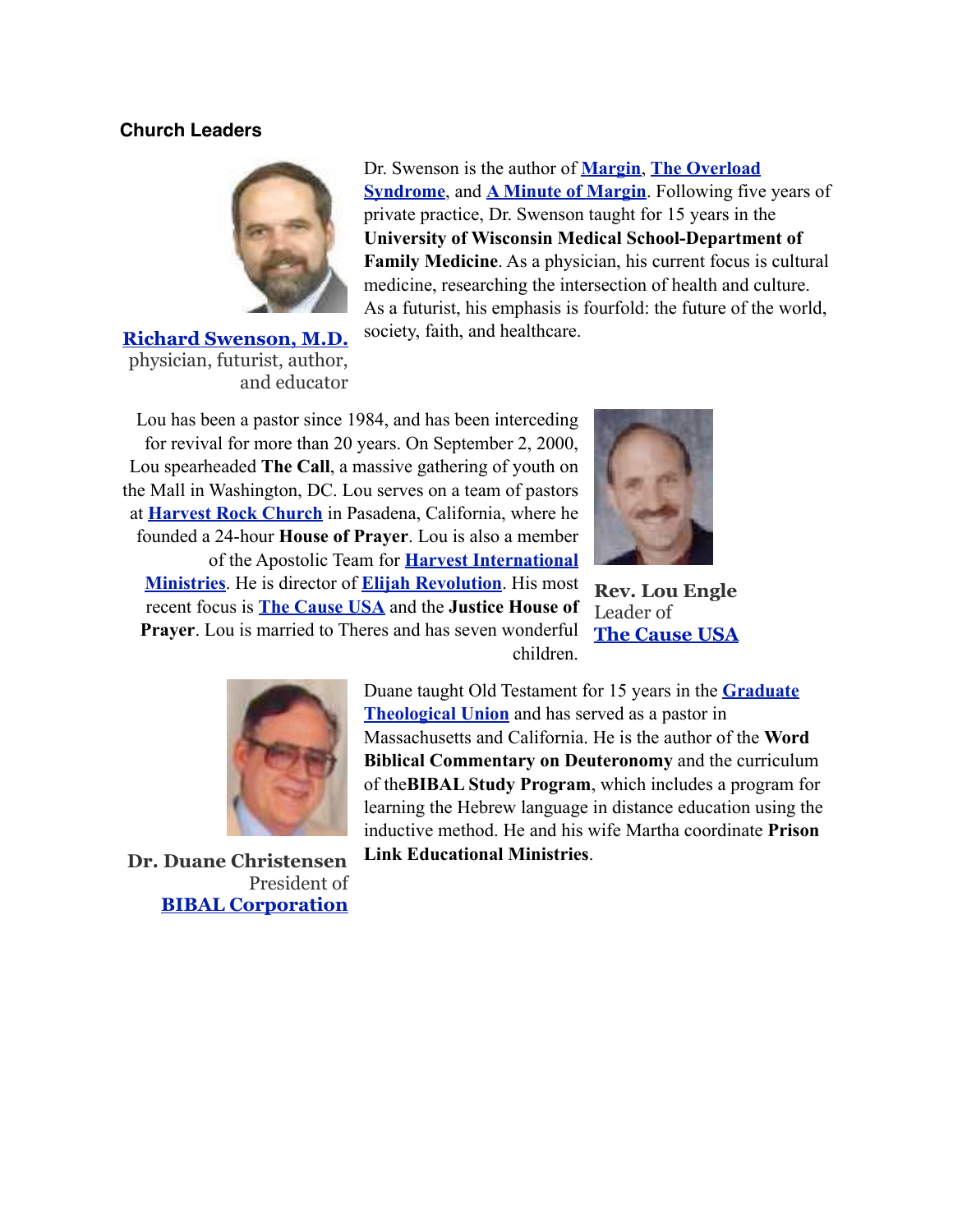In 1969 Rev. Vom Steeg became a missionary to Brazil under the **[United Methodist General Board of Global](http://gbgm-umc.org/home_page/index.cfm)  [Ministries](http://gbgm-umc.org/home_page/index.cfm)**. He has since served as Senior Pastor of St. Luke's United Methodist Church in Fresno, as President and on the Board of Directors for **[The Mission Society for](http://www.msum.org/)  [United Methodists](http://www.msum.org/)**, on the Board of Trustees of **[Fresno](http://www.fresno.edu/)  [Pacific College](http://www.fresno.edu/)**. He is also the author of "Freedom to Live: A guide to the free and abundant life as revealed through the Ten Commandments."



 **Rev. Al Vom Steeg** Senior International **Director International Leadership Institute**



**Ron Boomsma** head Pastor of **[Abundant Life](http://www.alccpasadena.com/)  [Community Church](http://www.alccpasadena.com/)**

Ron served for several years with the U.S. Center for World Mission before receiving his call to serve in his present pastoral role.

#### **Not Pictured**

**[Banks Community](http://www.bcumc.net/)  [United Methodist](http://www.bcumc.net/)  [Church](http://www.bcumc.net/)**

**Brian Shimer** Brian loves to see God's kingdom expand in the hearts of his head Pastor of flock, in the communities where he has served and internationally through missions involvement. He has served 3 congregations since 1987, and is husband to Karen and dad to Anna, Grace, Susanna and Gabrielle.